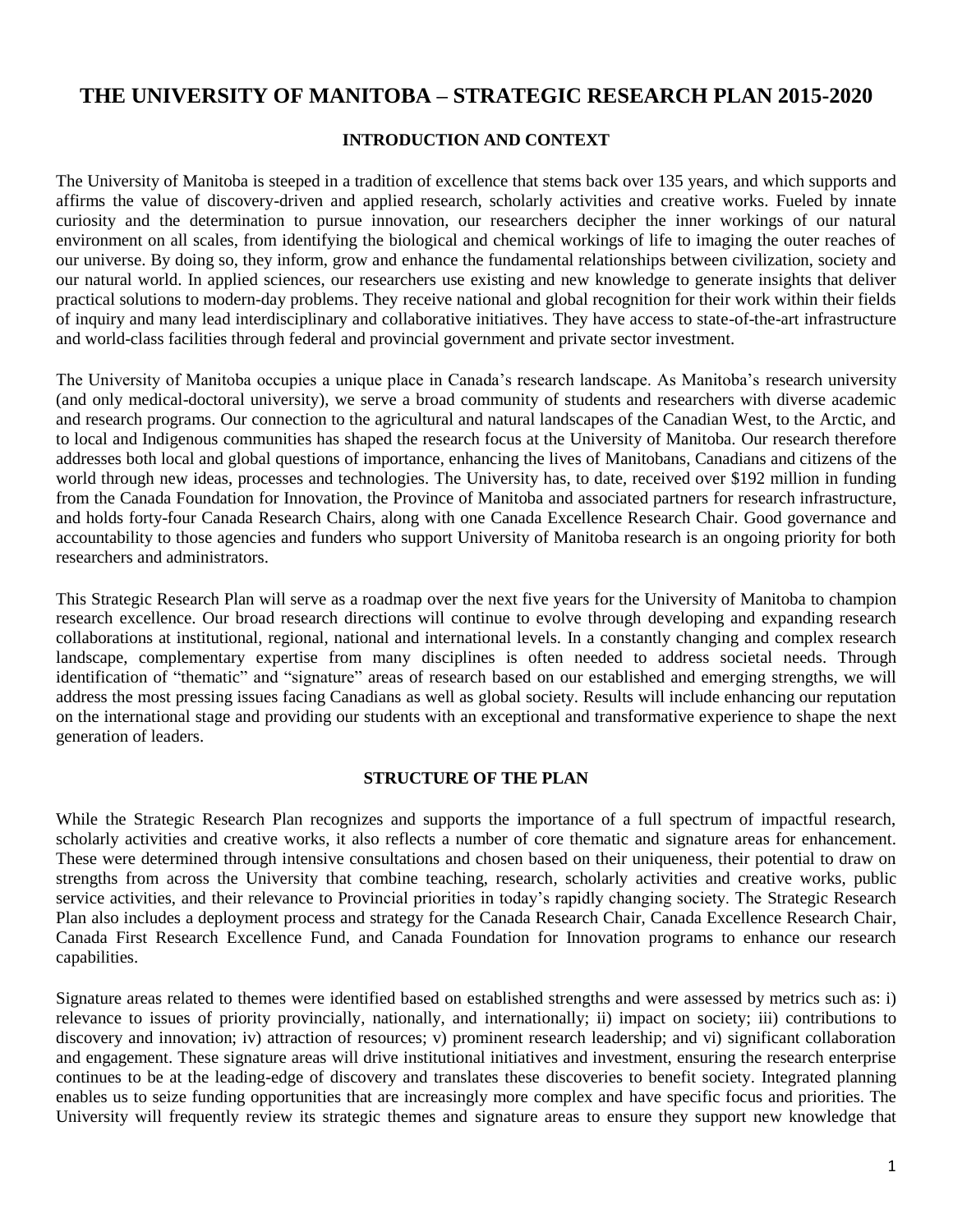addresses the needs of our communities at home and on the global stage. As such, the Strategic Research Plan will be a 'living document' that addresses new challenges and opportunities as they arise.

Within the core strategic research areas of this Strategic Research Plan, described below, three research themes have been identified as cross-cutting: **UNDERSTANDING AND COMMUNICATING INFORMATION; INDIGENOUS RESEARCH; SUSTAINABLE SYSTEMS FOR RESILIENT COMMUNITIES.** These areas of inquiry transcend the boundaries of multiple themes, bringing together researchers across disciplines and Faculties/Schools to address pressing questions facing Canadian and global societies. Researchers in the area of Understanding and Communicating Information are taking on research questions relating to large-scale, complex and multi-dimensional data in new and innovative ways. Their research addresses all aspects of complex data, including collection, movement, extraction and representation, analysis, visualization, and application. University researchers working on research questions in areas such as sensing, data mining and human-computer interaction are revolutionizing the way we acquire, engage with, and understand information.

The cross-cutting area of Understanding and Communicating Information transcends the fields of mathematics, statistics, physics, computer science and engineering, where the foundations for acquisition, analysis, extraction, and visualization of information have been established. This theme also underlies research that seeks new ways to deal with information across the University from the arts and humanities to medical research. The future will require robust research to develop new mathematical, statistical, and computational techniques and new sensing systems that have a wide variety of applications.

Research for, with, and by Indigenous peoples is an important cross-cutting dimension of scholarship at the University of Manitoba and is an area of great contemporary relevance given the historical and developmental consciousness shared by Indigenous and non-Indigenous peoples and communities in Manitoba, Canada and the world. University researchers engaging in Indigenous scholarship disseminate knowledge in innovative ways, employing cutting-edge methodologies while cultivating relationships with external stakeholders. Researchers engage with their respective work in ways that honour the opportunities to improve the lives of Indigenous peoples locally, nationally and globally, and strengthen the way in which Indigenous and non-Indigenous peoples interface.

Fundamental research on Sustainable Systems for Resilient Communities is crucial to the future of Manitoba and Canada in the context of changing climate and increasing resource scarcity. University researchers examine questions of sustainability with three main foci: economic, social or equity-based and environmental; each with unique perspectives, along with key overlaps that allow for interdisciplinary investigations. This commitment to building sustainable communities within our region bridges the University's strengths in discovery-driven scientific research and interdisciplinary areas including water systems, Arctic research, sustainable food production, and research into sustainable buildings and energy systems. Noteworthy strength in the interdisciplinary area of community resilience exists at the University's Natural Resources Institute.

# **RESEARCH THEMES**

**ARCTIC SYSTEM SCIENCE AND TECHNOLOGY:** Over the past 20 years, the University of Manitoba has emerged as one of the leading research institutions in the world in the field of Arctic System Science and Technology. At the core of this development is the Centre for Earth Observation Science (CEOS). CEOS has earned national and international recognition in fundamental research and technological development focusing on the physical, biological, geological and biogeochemical processes operating within a rapidly changing Arctic system. CEOS has seen major investments and growth in personnel and infrastructure, which has led to research partnerships with other Faculties within the University that transcend traditional divisions among academic disciplines in the sciences, engineering and social sciences. These partnerships uniquely position the University to create innovative and complementary programs of research to meet the needs of society in the decades ahead.

University researchers in Arctic System Science and Technology bring a holistic perspective to research which increasingly emphasizes the interconnectivity of the natural environment, resource development, people, and policy in the Canadian and circumpolar Arctic, as well as teleconnections to temperate regions on the Earth. Increasing political and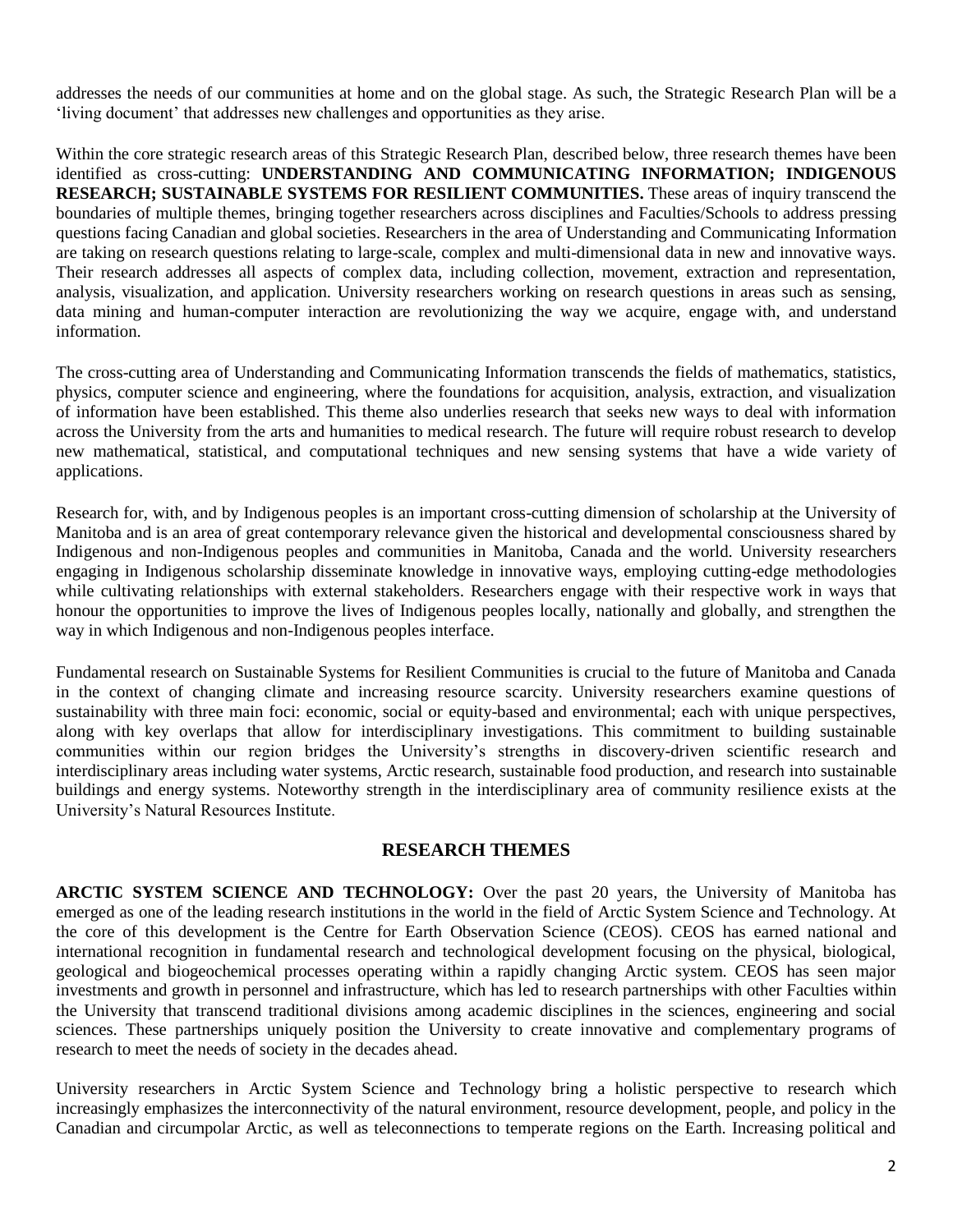economic interest in the Arctic, including the rapid expansion of development and resource extraction, demands such an integrated research vision that takes into account both the human and natural environments. Research in this area at the University has an immediacy generated by our province's geographic connection with the Canadian Arctic. Supporting the sustainability of northern communities is a concern at the heart of Arctic System Science and Technology research. Collaborative relationships with Arctic Indigenous communities and peoples who carry the knowledge needed to guide research in culturally sensitive and effective directions are central to the practice of research in the region. Arctic System Science and Technology researchers are also working to enhance the collection and dissemination of information on the Arctic environment, such as the physical character of sea ice in multiple locations, to investigators located around the world. This research links this area with leaders in electrical and computer engineering working in fields such as remote sensing which will enable greater access to such information. By connecting researchers in areas such as Arctic governance, policy and security and the culture and traditional knowledge of Arctic Indigenous people with our team of researchers in climate change, sea ice and oceanography, the University is ideally placed to provide the interdisciplinary expertise needed to effectively carry forward Canada's vision and role in the Arctic into the future.

**CULTURE AND CREATIVE WORKS:** Living in a city widely known for its vibrant creative community and cultural diversity, researchers at the University deepen our knowledge of the human enterprise. By asking who we are, where we come from and where we are going, researchers search for meaning in our histories, and seek critical awareness in and of our cultural differences. The search is accomplished through investigation, intuitive findings, historical research, critique and reflective action that inspire us to invent, innovate, design, compose, perform and transform. Human culture and creative expression are enriched by looking at the world collaboratively and through multiple lenses – a rich understanding of the human mind, cultural narratives, social interactions, language, law, commerce and our built environment, and in the production of creative work that engages our senses and summons the essence of our humanity. The combined study and expression of our intellectual and creative capacity dare us to think differently about how we learn, teach and live together.

The creative process invites collaborations, which cross over disciplines, and involves close working relationships among academics, students, organizations and communities locally, nationally and globally. At the University, collaborative research, scholarly and creative works are at the heart of activities in the Faculties of Architecture, Arts, and Music, the School of Art, and also reaches into the Asper School of Business and Faculties of Engineering, Kinesiology and Recreation Management, Law, Science and Social Work. Areas of investigation into complex data within Culture and Creative Works include the University's nationally recognized Archival Studies program and studies of cross-cultural communication, as well as research on digital culture and media and human-computer interaction. Significant facilities supporting this area include the Centre for Creative Writing and Oral Culture, which engages with both Indigenous and non-Indigenous artists and storytellers to record and archive existing creations and produce new and innovative works. Combining fine arts, engineering and architectural design, the Centre for Architectural Structures and Technology seeks new concepts on building technology through exploration of materials, tools and methods. The new 70,000 square foot ARTlab is central to creative growth at the University by providing researchers with access to specialized studios and digital technologies for experimentation and study. The rich collections of the Gallery in the School of Art and of the Architecture and Art Library provide a strong basis for research in art and architectural history. The Taché Arts Project, a new state-of-the-art 158,000 square foot facility, will soon be the heart of a new visual and performing arts hub with dedicated studios, exhibition and concert spaces.

**FUNDAMENTAL RESEARCH:** Fundamental research underpins many of the results from applied disciplines that directly impact our daily lives. Fundamental research is broad at the University of Manitoba, spanning multiple faculties and many disciplines and fields, whether in the natural, life or social sciences, humanities, fine arts or beyond, and features numerous research strengths, both discipline-specific and inter- and multi-disciplinary. Researchers ask critical questions such as what are the origins of the universe and all forms of life in it? They build on the tradition of the classical sciences to enhance the ability to fathom our place in the world and our interactions with it. They use a multitude of modern tools and techniques, including experimental, qualitative, archival, analytical and computational to explore and understand phenomena from the incredibly large to the exceptionally small, from the concrete to the abstract.

Researchers at the University have garnered widespread recognition for their extensive accomplishments, as well as for international collaborations and leadership in many areas of fundamental research ranging from molecular and structural biology, sub-atomic and astrophysics to ecology, predictive modelling and simulation and archaeology, Canadian history and linguistics. Fundamental research at the University of Manitoba has much to offer including its perspectives and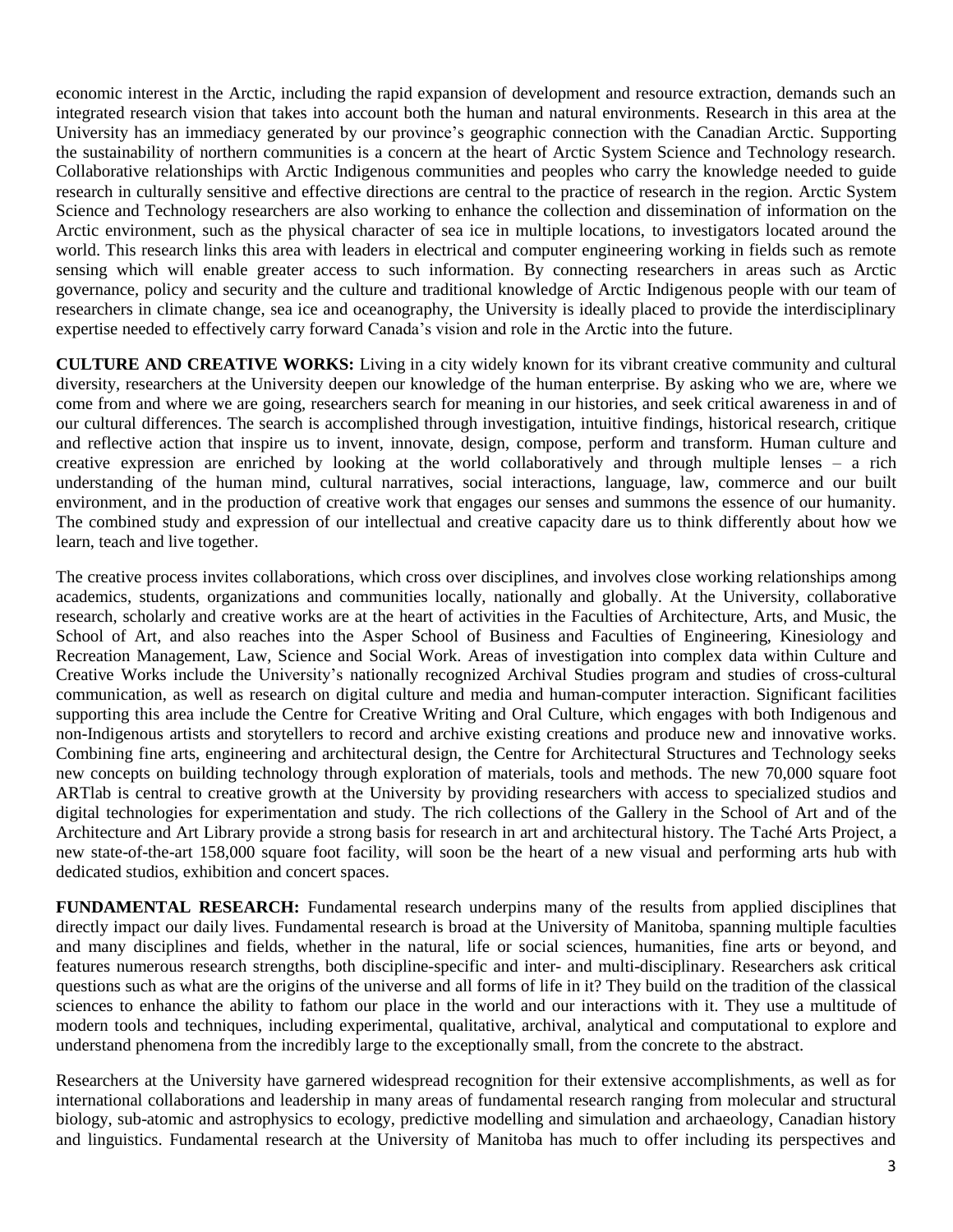contributions to the University's other specific and cross-cutting research themes, and three identified research signature areas. Our researchers have expertise across areas such as environmental chemistry and biochemistry, indigenous history and culture, Arctic ecology, host-pathogen relationships and the understanding and modelling of disease spread, to name a few, which provide the holistic foundation to address complex problems. Never has this been more important than it is now, as we must face the challenge of fully understanding human activities from multiple perspectives to ensure that they are of benefit to all, are collectively sustainable and do not negatively impact the viability of the planet.

**HIGH PERFORMANCE MATERIALS, STRUCTURES AND PROCESSES:** Materials and materials processing are major components of the Canadian manufacturing sector, contributing half of the business research and development to its economy. In keeping with its importance to Canada, researchers at the University are major contributors to established, multi-disciplinary research on areas of materials science and materials processing that cover the entire spectrum of research and technology development from basic sciences to industrial applications.

Innovative infrastructure at the University allows for fundamental research into mineral structures and complex chemical reactions at a molecular level. This unique infrastructure also supports research surrounding the chemical, structural and morphological nature of surfaces and bulk materials, as well as provides tools for microsystems fabrication. The University is also home to a Compute Canada/Westgrid node, housed in the High Performance Computing Centre, which is a powerful tool for rapid complex calculations and simulations and is now the centre for computational chemistry for Western Canada. These facilities, along with the Manitoba Institute for Materials, which fosters networking and engagement among researchers in different disciplines, are foci of collaboration within the University and with other academic institutions and industry. The Institute has evolved from being a virtual organization to a world-class facility, possessing a suite of state-of-the-art material characterization infrastructure. From characterization of minerals to materials physics, nano-materials, biomaterials, bioprocessing, advanced manufacturing, microelectronics, sensors and medical textiles, University researchers are collaborating with local, national and international colleagues, industries and governments to improve materials and processes used in aerospace, health, biomedical engineering, manufacturing and sustainable resource processing. Researchers in this area are also creating innovative technologies that conserve resources, reduce harm to the natural environment, and create a healthy built environment. Research into energy and power production systems, clean technology, sustainable infrastructure, structural health monitoring, efficient transportation, low carbon environments and high performance designs for energy efficiency and efficient waste management systems will continue to improve the sustainability of local communities. Collaborative research on sensors, applied electromagnetics and telecommunications supports the University's cross-cutting theme of understanding and communicating information.

**HUMAN RIGHTS AND SOCIAL JUSTICE:** Winnipeg and Manitoba have a deep history of social justice and human rights activism, with the influence of the social gospel movement, the struggle for women's suffrage, the impact and legacy of the Winnipeg General Strike, and efforts to address issues of Indigenous justice and reconciliation all contributing to a contemporary focus on this critical research area. With national and international attention currently focused on the Canadian Museum for Human Rights, the University is well placed to encourage research, scholarly work and creative activities around human rights in Canada and abroad. It will also soon be home to the National Research Centre on Truth and Reconciliation, which will house the archives of the Truth and Reconciliation Commission, and become a national site for human rights research and engagement with Indigenous communities. University researchers engage extensively with knowledge development and dissemination, and are responsive to the growing field of Indigenous self-determination, a part of which is the revitalization, growth and celebration of Indigenous worldviews, knowledge, languages, and practices. Social or equity-driven research on sustainable communities also finds home in this area, including research on environmental rights and socially just markets, organizations and forms of work. The focus of University researchers on human rights and social justice crosses departmental and disciplinary boundaries. These collaborations find home in and are supported by the [Arthur V. Mauro Centre for Peace and Justice,](http://umanitoba.ca/mauro_centre/) the [Centre for](http://umanitoba.ca/ethics_centre/)  Professional [and Applied Ethics,](http://umanitoba.ca/ethics_centre/) the [Centre for Human Rights Research,](http://chrr.info/) [RESOLVE,](http://umanitoba.ca/centres/resolve/whoweare.html) the [Manitoba First Nations Centre](http://umanitoba.ca/centres/cahr/)  [for Aboriginal Health Research,](http://umanitoba.ca/centres/cahr/) the [Centre for Environmental Health Equity,](http://www.cehe.ca/) the Health, Leisure and Human Performance Research Institute, and the [Canadian Journal of Human Rights.](http://cjhr.ca/) Together, these resources are putting Winnipeg and the University, on the map internationally, as a recognized leader in human rights research and education.

A number of key concepts help to illustrate the broad themes of human rights and social justice. Researchers working on *human rights* are interested in individual and collective rights, and domestic and global applications of rights; they examine the tensions that arise from competing rights, theories of rights and rights norms, contestation of rights, and efforts to address violations of human rights. Specific areas of research at the University include gender and sexuality,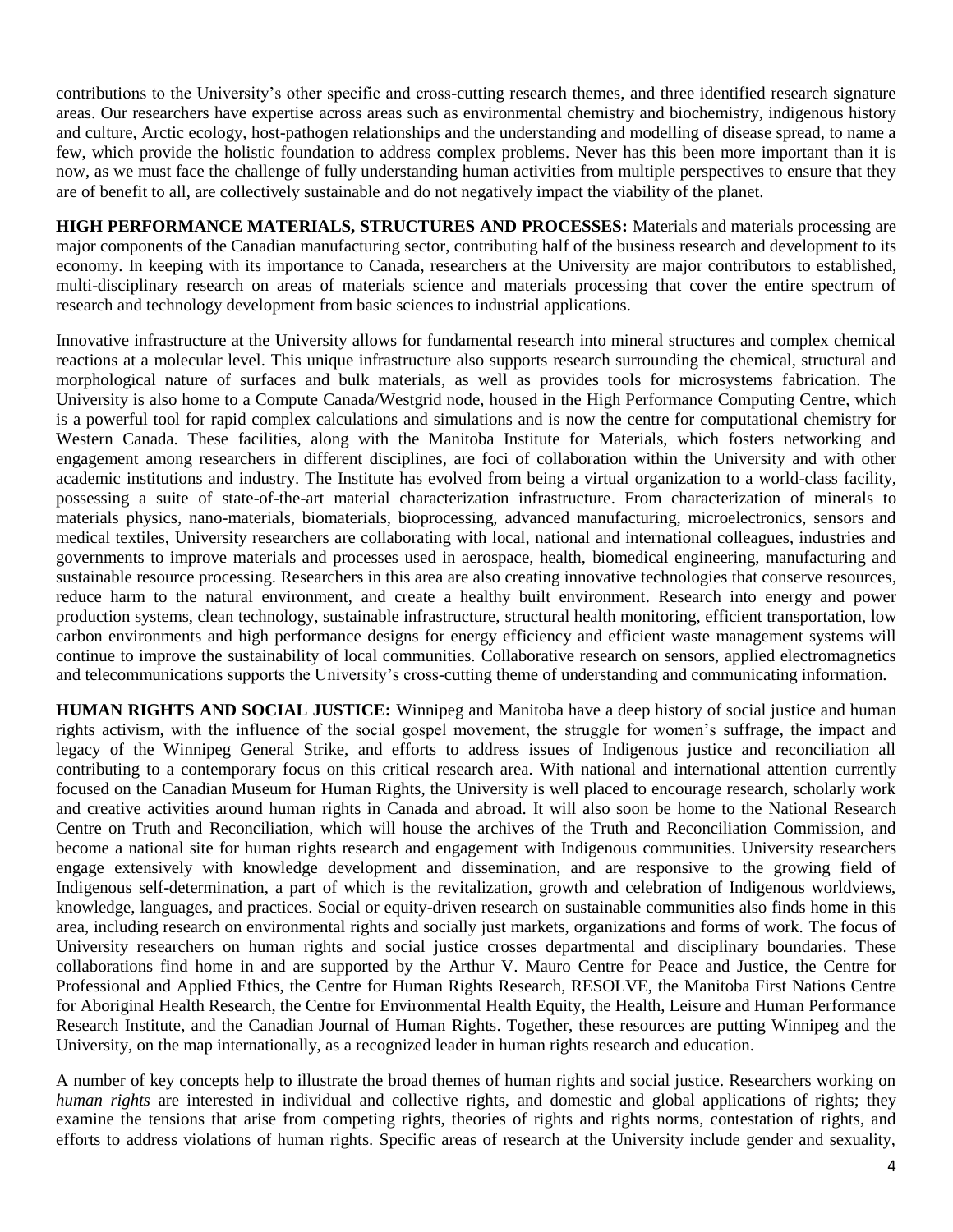disability, migration, citizenship, genocide, environmental rights such as water stewardship, Indigenous rights, race and ethnicity. Researchers working on issues of *social justice* explore equity and access to social opportunities, including work, health care, education and other social benefits, the continuum of marginalization and oppression to societal inclusion and participation, social movements, socially just and safe organizations and markets, applied ethics, peace building, conflict resolution, and violence and redress. Much of this research is trans-disciplinary and collaborative, stressing the importance of praxis and transformation. The knowledge arising from this work is disseminated via traditional research vehicles, as well as more widely accessible scholarly analysis and commentary, advocacy and creative works.

**INTEGRATIVE RESEARCH IN HEALTH AND WELL-BEING:** Improvements to the health and well-being of individuals, communities and diverse populations are achieved by weaving together disciplinary and community knowledge in an iterative process of synthesis and evolution. Engaged in this process are governments, university faculties, government-funded organizations (e.g., health authorities and hospitals, the public education system), industry, research institutes, not-for-profit organizations, and communities. At its foundation, the health and well-being of the population is critically dependent on basic, clinical, health system and population-based research and on effective integration of the knowledge it generates into healthcare practice. In this regard, the University of Manitoba is a leader in fostering such integration of knowledge, driven by the principle of collaboration across all faculties and with our partners.

To realize the vision of leading integrative research in health and well-being, the University created the "Cores" and "Clusters" Programs. The Cores Program is intended to provide University faculty and partners with access to state-ofthe-art infrastructure to support all four of the research pillars of the Canadian Institutes for Health Research. The University is actively investing in research within these cores to constantly evolve their science. The Clusters Program is our engine for the integration of health and well-being research within a given field of study. Clusters are comprised of multidisciplinary, multi-pillar researchers who consolidate their strengths, and engage patients and decision makers, to address a specific gap in health research. They are intended to emerge, evolve and end as specific issues are identified and addressed, thus creating a flexible and responsive mechanism for researchers to participate in teams that benefit from and expand their expertise. By creating teams of researchers focused on an overarching theme in an inter-disciplinary and multi-institutional manner, we are supporting transformational research that advances Manitoba researchers as national/international experts in a field. Moreover, it is intended that clusters will allow teams to lead or be part of national/international research networks of excellence. Most importantly, our clusters are addressing research questions that are relevant to the health and well-being of Manitobans.

**SAFE, HEALTHY, JUST AND SUSTAINABLE FOOD SYSTEMS:** Effective local and global food systems must yield safe, nutritious, culturally-appropriate and affordable food for all in a manner that addresses the health of our agricultural and other ecosystems, minimizes negative impacts on the environment and contributes to developing strong communities and economies. This vision is challenged by the changing climate, demography, and widening inequalities in domestic and international markets. The University possesses and cultivates the expertise to help build safe, healthy, just and sustainable food systems that are economically viable and can adapt to the rapid change our province, nation and the world are experiencing today. Research on improving and strengthening food systems at the University is a key component of its commitment to research that will support sustainable and resilient communities. Our researchers in this area are nationally and internationally recognized for contributions made to an improved understanding of the intimate connection of food systems to the environment. Agricultural and food production activities both affect and are affected by the local, regional and global environment. University programs link pioneering natural and social sciences research in an integrative food systems approach.

University researchers seek to understand the social, cultural, political, ecological and economic factors that shape our diverse food systems and to optimize nutrition for the health of individuals and communities. Their research integrates the perspectives of multiple faculties and disciplines and is broadly supported by government and industry. Food and nutritional security exists when people have access to sufficient amounts of safe and nutritious food required to support growth, development and an active and healthy life. The University researchers working in this area link fields in the natural and social sciences, engineering and health research to address issues related to food and nutritional security and food sovereignty. Research into sustainable food systems is supported by the National Centre for Livestock and the Environment, which provides a national resource and sample and data archive related to the interactions of crop and livestock production and the environment. A safe, healthy food supply is essential for maintaining societal and economic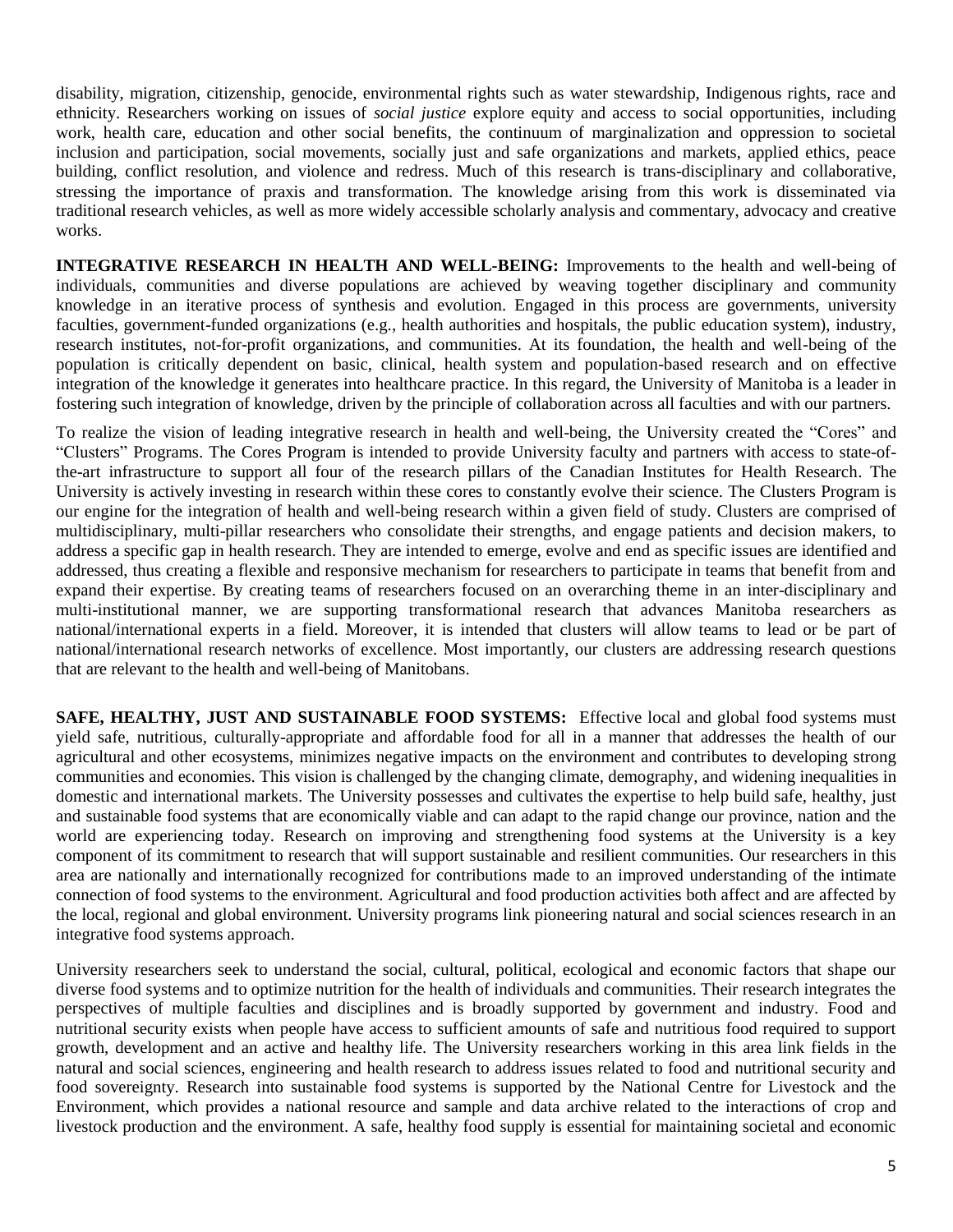well-being and stability. Food safety and nutrition research at the University occurs at the Richardson Centre for Functional Foods and Nutraceuticals, and the Canadian Centre for Agri-Food Research in Health and Medicine. The Canadian Wheat Board Centre for Grain Storage Research supports research into grain quality and safety, including research on machine vision for grain imaging and quality monitoring, which relates to the University's cross-cutting theme of understanding and communication of information.

**SUSTAINABLE WATER MANAGEMENT SYSTEMS:** The University's expertise in the management of water quantity and quality at the regional-, watershed-, and farm-scales is contributing to the long-term sustainability of our land, rivers, and lakes. Researchers are generating new knowledge and technology critical to Manitoba's agricultural, energy and fishing sectors, community development and sensitive ecosystems with the support of government and industry. By participating in national climate networks, water researchers contribute to the physical understanding and modeling of the water cycle and extreme weather at various scales of time and space. This higher resolution climate modeling, coupled with expertise in water management systems at farm and watershed-scales, will reduce vulnerability to climate change and extreme weather events through the generation of novel technologies to mitigate flood risks, drought conditions and acute water pollution problems, and through the improved ability to anticipate changes and their impact. Sustainable water management practices draw on research addressing the interface of land and water, river ice engineering, turbulence, fluid movement and dynamics, building design as well as the hydrologic, biological and atmospheric sciences. Our institutional leadership in combining technical expertise in water and wastewater expertise with Indigenous knowledge, language, law and methodological skills training, will address the growing needs of remote and aboriginal communities striving to improve living standards.

Water resources in Canada and Manitoba play a crucial role in driving the economy, advancing social welfare and quality of life. Water is used in production agriculture, manufacturing, hydropower generation, and for human consumption with increasing competition between these sectors. Poor management of waterways and water quality can result in salinization of agricultural lands, algal blooms in lakes and flooding in urban areas, the adverse effects of which have been well researched and continue to be researched at all levels by University researchers. The provincial government and other stakeholders are working towards an effective long-term integrated watershed management plan that reflects the province's diverse landscape, in order to maintain a healthy and sustainable watershed community. Environmental areas encompassed by this research include energy and power production systems, emerging or clean technology, biotechnology, the integration of performance systems, extreme weather environments and climate hazards, sustainable materials, water systems and flooding, and the exploration of bio-regions in Northern and Southern Manitoba. The impacts that these important emerging research, environmental and industrial activities may have on ecological systems and the diverse organisms found within them are critical to the ongoing sustainability of Manitoba's prairies and the northern communities. The University is well positioned to lead this research through integrated co-ordination across existing and emerging areas of strength.

# **SIGNATURE AREAS (ESTABLISHED AREAS OF EXCELLENCE)**

**Arctic System Science and Climate Change:** The University is home to internationally renowned programs of research in Arctic science, climate change and its effects on Arctic sea ice. Ongoing major investments and partnerships in this area, including a Canada Excellence Research Chair in Arctic Geomicrobiology and Climate Change, the Amundsen research vessel, the Sea-Ice Environmental Research Facility, co-leadership in the ArcticNet Networks of Centres of Excellence and the Arctic Science Partnership, have cemented the University's place as a world leader in this field. As the realities of global temperature increase and melting sea ice become increasingly apparent, research in this area is crucial to understanding, mitigating and adapting to the effects of a changing climate on Canada's Arctic and the world.

**Immunity, Inflammation and Infectious Disease:** Bolstered by the presence of the CIHR Institute of Musculoskeletal Health and Arthritis, the National Microbiology Laboratory and two national training programs in immunology and infectious disease, University researchers are receiving international recognition for their leadership in immunity, inflammation and infectious disease research. Basic and translational research related to allergy and asthma, inflammatory bowel disease, multiple sclerosis, rheumatoid arthritis, transplant immunology, sexually transmitted diseases, human immunodeficiency virus (HIV), sepsis, emerging infections and antimicrobial resistance is transforming our understanding of the relationship of the immune system and inflammation to disease, and is leading the way to